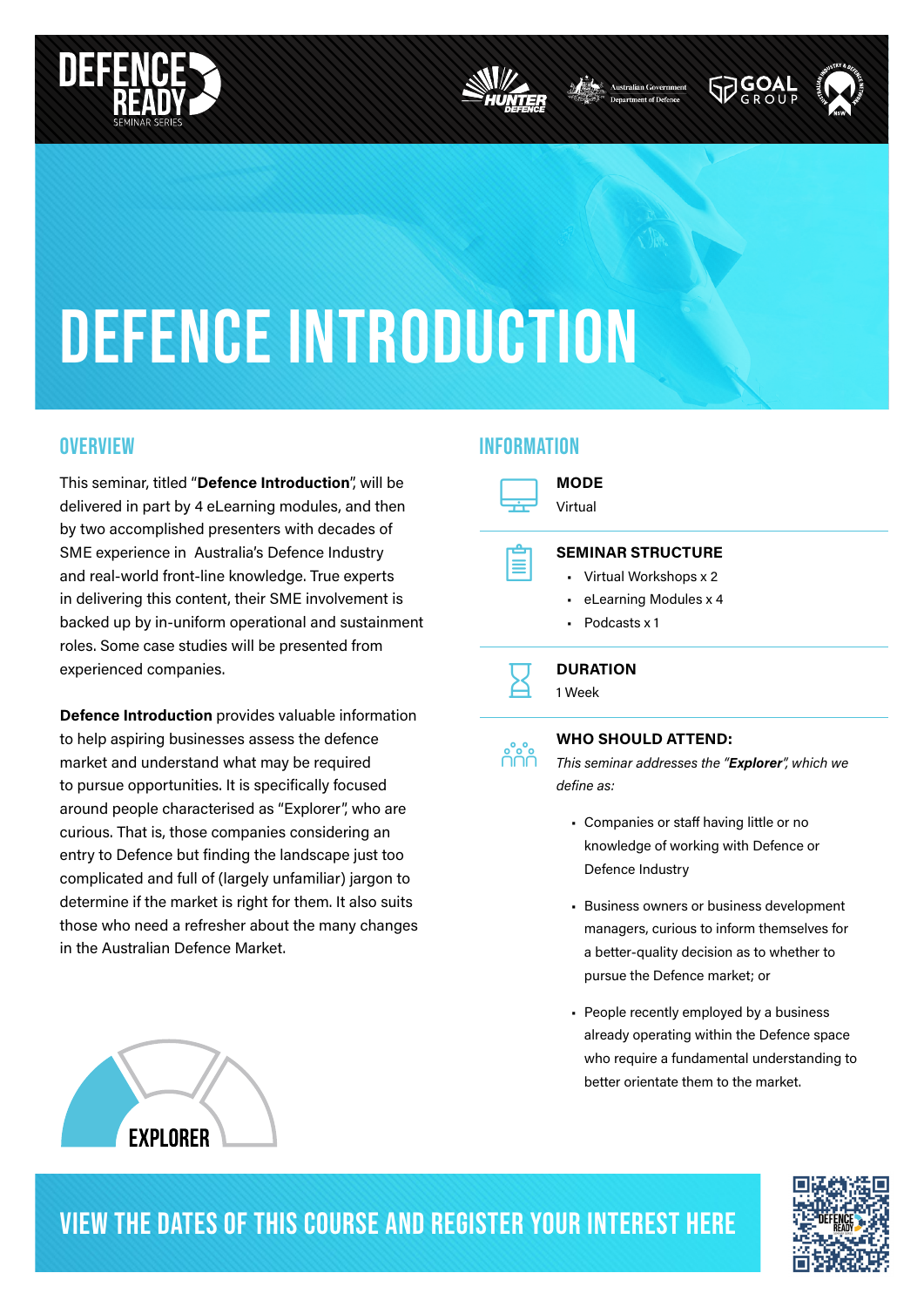



#### this seminar bundle will address:

- The Defence marketplace a beginner's guide
- Case study for Defence procurement
- Finding the money who really says "yes"?
- Understanding what "Defence Ready" means for you
- Prime Contractors and Global Supply Chains who they are, how to engage, and what they expect
- What help is available
- Hierarchy of Defence needs-driven posture and the Defence Landscape
- Defence Innovation Streams
- Introduction to the Defence Industry Associations AIDN NSW and Hunter Defence
- Local Defence Industry Interest Group introductions
- Defence programs where to get the information and how to interpret it
- SME case studies
- Adding it all up how do you decide?

### **FACILITATORS**

#### ALAN RANKINS / BRET BARTON

The Defence Ready Series is instructed by successful business owners and executives who have worked within the Defence sector and related fields for decades. They bring global experience and a strong business foundation to the seminars.

Individual biographies for the Defence Ready seminar Series instructors can be found here.



#### expected outcomes:

- Understand how the Defence websites are constructed and where to find information
- Understand where to access Defence Industry Policy, Procurement Rules, Tenders and Investment Plans
- Understand how to locate the right contacts for opportunities and departments
- Understand Innovation Streams
- Identify the Defence Prime Contractors in each Department of Defence and how to locate a contact
- Introduction to the major Industry Associations relevant to Defence in this area
- Hear first-hand Case Studies from experienced SMEs
- Understand what Government assistance is available to SMEs and how to access it.

#### course schedule  $\overrightarrow{C}$   $\overrightarrow{C}$   $\overrightarrow{C}$   $\overrightarrow{C}$   $\overrightarrow{C}$   $\overrightarrow{C}$   $\overrightarrow{C}$   $\overrightarrow{C}$   $\overrightarrow{C}$   $\overrightarrow{C}$   $\overrightarrow{C}$   $\overrightarrow{C}$   $\overrightarrow{C}$   $\overrightarrow{C}$   $\overrightarrow{C}$   $\overrightarrow{C}$   $\overrightarrow{C}$   $\overrightarrow{C}$   $\overrightarrow{C}$   $\overrightarrow{C}$   $\overrightarrow{C}$   $\overrightarrow{C}$   $\overrightarrow{C}$   $\overrightarrow{C}$   $\overrightarrow{$

EOI Cut-Off: 19 July

Successful Applicants Notified: 19-26 July

Course Joining Instructions Issued: 26 July

Course Timing: 17-24 August – weekly 1-hour workshops on a Tuesday. Time TBC.

e-Learning open from 2 August

VIEW DATES, course facilitators and REGISTER YOUR INTEREST via hunterdefence.org.au/defenceready